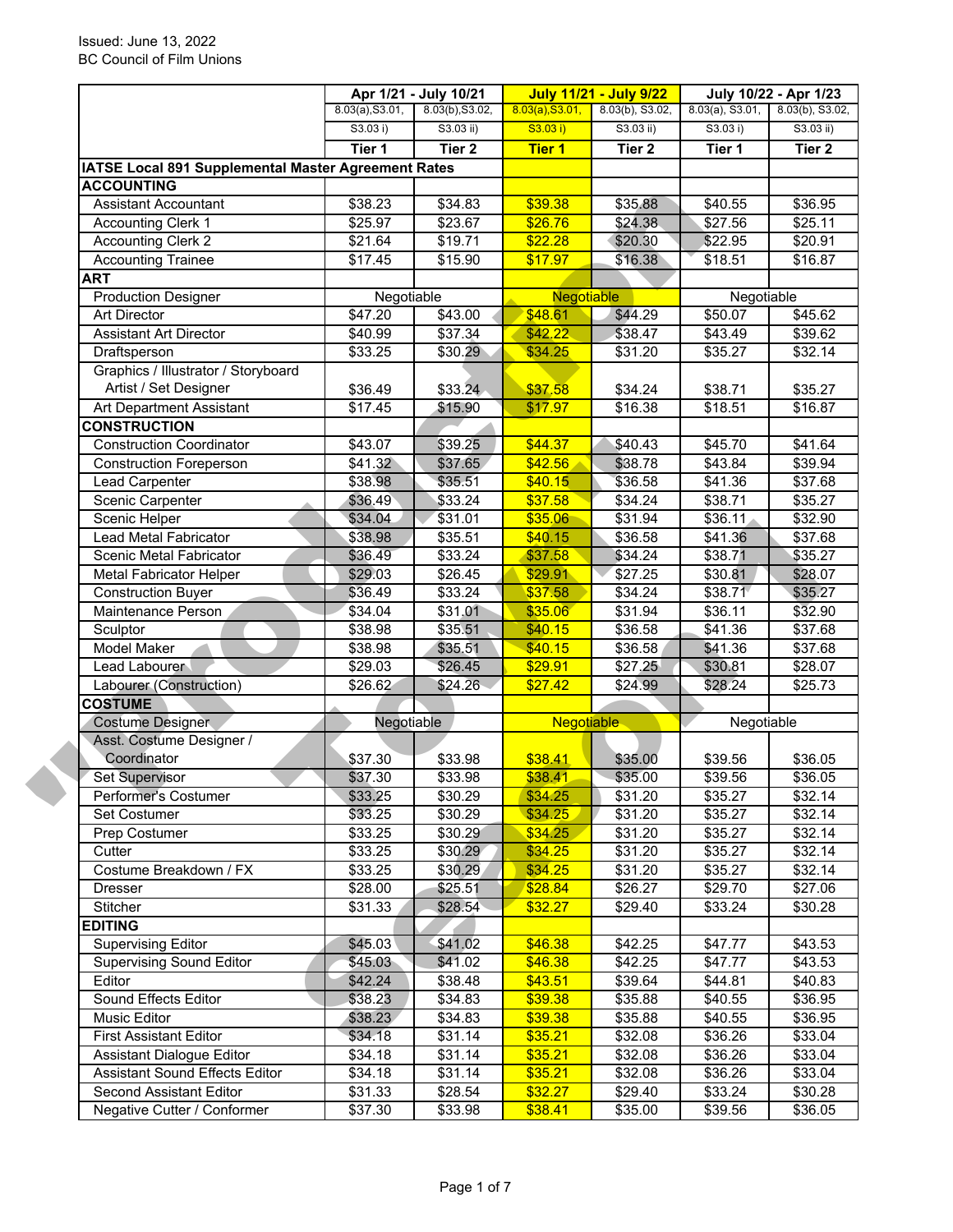|                                                                                                                                           | Apr 1/21 - July 10/21 |                 | <b>July 11/21 - July 9/22</b> |                 | July 10/22 - Apr 1/23 |                   |
|-------------------------------------------------------------------------------------------------------------------------------------------|-----------------------|-----------------|-------------------------------|-----------------|-----------------------|-------------------|
|                                                                                                                                           | 8.03(a), S3.01,       | 8.03(b), S3.02, | 8.03(a), S3.01,               | 8.03(b), S3.02, | $8.03(a)$ , S3.01,    | 8.03(b), S3.02,   |
|                                                                                                                                           | S3.03 i)              | S3.03 ii)       | S3.03 i)                      | $S3.03$ ii)     | S3.03 i)              | $S3.03$ ii)       |
|                                                                                                                                           | Tier 1                | Tier 2          | <b>Tier 1</b>                 | Tier 2          | Tier 1                | Tier <sub>2</sub> |
| IATSE Local 891 Supplemental Master Agreement Rates (continued)                                                                           |                       |                 |                               |                 |                       |                   |
| <b>FIRST AID / CRAFT SERVICE</b>                                                                                                          |                       |                 |                               |                 |                       |                   |
| First Aid / Craft Service                                                                                                                 | \$38.23               | \$34.83         | \$39.38                       | \$35.88         | \$40.55               | \$36.95           |
| <b>First Aid</b>                                                                                                                          | \$31.33               | \$28.54         | \$32.27                       | \$29.40         | \$33.24               | \$30.28           |
| <b>Craft Service</b>                                                                                                                      | \$29.03               | \$26.45         | \$29.91                       | \$27.25         | \$30.81               | \$28.07           |
| <b>GREENS</b>                                                                                                                             |                       |                 |                               |                 |                       |                   |
| <b>Head Greensperson</b>                                                                                                                  | \$38.23               | \$34.83         | \$39.38                       | \$35.88         | \$40.55               | \$36.95           |
| <b>Best Person (Lead Person)</b>                                                                                                          | \$34.18               | \$31.14         | \$35.21                       | \$32.08         | \$36.26               | \$33.04           |
| Greensperson                                                                                                                              | \$31.33               | \$28.54         | \$32.27                       | \$29.40         | \$33.24               | \$30.28           |
| Greens Helper                                                                                                                             | \$28.00               | \$25.51         | \$28.84                       | \$26.27         | \$29.70               | \$27.06           |
| <b>GRIPS</b>                                                                                                                              |                       |                 |                               |                 |                       |                   |
| Key Grip                                                                                                                                  | \$38.23               | \$34.83         | \$39.38                       | \$35.88         | \$40.55               | \$36.95           |
| Second Grip                                                                                                                               | \$34.18               | \$31.14         | \$35.21                       | \$32.08         | \$36.26               | \$33.04           |
| Lead Grip / Setup                                                                                                                         | \$34.18               | \$31.14         | \$35.21                       | \$32.08         | \$36.26               | \$33.04           |
| Dolly Operator                                                                                                                            | \$34.18               | \$31.14         | \$35.21                       | \$32.08         | \$36.26               | \$33.04           |
| <b>Rigging Grip</b>                                                                                                                       | \$33.25               | \$30.29         | \$34.25                       | \$31.20         | \$35.27               | \$32.14           |
| Grip                                                                                                                                      | \$31.33               | \$28.54         | \$32.27                       | \$29.40         | \$33.24               | \$30.28           |
| <b>HAIR</b>                                                                                                                               |                       |                 |                               |                 |                       |                   |
| Hair Department Head                                                                                                                      | \$38.23               | \$34.83         | \$39.38                       | \$35.88         | \$40.55               | \$36.95           |
| <b>Assistant Hairstylist</b>                                                                                                              | \$34.18               | \$31.14         | \$35.21                       | \$32.08         | \$36.26               | \$33.04           |
| Second Assistant Hairstylist                                                                                                              | \$31.33               | \$28.54         | \$32.27                       | \$29.40         | \$33.24               | \$30.28           |
| <b>LIGHTING / ELECTRICS</b>                                                                                                               |                       |                 |                               |                 |                       |                   |
| Head Lighting Technician                                                                                                                  | \$38.23               | \$34.83         | \$39.38                       | \$35.88         | \$40.55               | \$36.95           |
| <b>Assistant Head Lighting</b>                                                                                                            |                       |                 |                               |                 |                       |                   |
| Technician                                                                                                                                | \$34.18               | \$31.14         | \$35.21                       | \$32.08         |                       | \$33.04           |
| <b>Lighting Board Operator</b>                                                                                                            | \$34.18               | \$31.14         | \$35.21                       | \$32.08         | \$36.26               | \$33.04           |
| Head Rigging Lighting Technician                                                                                                          | \$34.18               | \$31.14         | \$35.21                       | \$32.08         | \$36.26<br>\$36.26    | \$33.04           |
|                                                                                                                                           | \$34.18               |                 |                               |                 |                       |                   |
| Generator Operator                                                                                                                        |                       | \$31.14         | \$35.21                       | \$32.08         | \$36.26               | \$33.04           |
| Lighting Technician /                                                                                                                     |                       |                 |                               |                 |                       |                   |
| Lamp Operator*                                                                                                                            | \$31.33               | \$28.54         | \$32.27                       | \$29.40         | \$33.24               | \$30.28           |
| Set Wire Technician                                                                                                                       | \$33.25               | \$30.29         | \$34.25                       | \$31.20         | \$35.27               | \$32.14           |
| Any Lighting Technician who is assigned to operate balloon lighting shall receive \$0.80 per hour more than the Lighting Technician rate. |                       |                 |                               |                 |                       |                   |
| <b>MAKE-UP</b>                                                                                                                            |                       |                 |                               |                 |                       |                   |
| <b>Special Makeup Effects</b>                                                                                                             | Negotiable            |                 | <b>Negotiable</b>             |                 | Negotiable            |                   |
| <b>Makeup Department Head</b>                                                                                                             | \$38.23               | \$34.83         | \$39.38                       | \$35.88         | \$40.55               | \$36.95           |
| First Assistant Makeup Artist                                                                                                             | \$34.18               | \$31.14         | \$35.21                       | \$32.08         | \$36.26               | \$33.04           |
| Second Assistant Makeup Artist                                                                                                            | \$31.33               | \$28.54         | \$32.27                       | \$29.40         | \$33.24               | \$30.28           |
| <b>Third Assistant Makeup Artist</b>                                                                                                      | \$21.24               | \$19.35         | \$21.88                       | \$19.93         | \$22.54               | \$20.53           |
| <b>PAINTING</b>                                                                                                                           |                       |                 |                               |                 |                       |                   |
| Paint Coordinator                                                                                                                         | \$42.55               | \$38.77         | \$43.83                       | \$39.93         | \$45.14               | \$41.13           |
| <b>Lead Painter</b>                                                                                                                       | \$38.98               | \$35.51         | \$40.15                       | \$36.58         | \$41.36               | \$37.68           |
| Scenic Artist                                                                                                                             | \$38.98               | \$35.51         | \$40.15                       | \$36.58         | \$41.36               | \$37.68           |
| Sign Painter / Fabricator                                                                                                                 | \$38.98               | \$35.51         | \$40.15                       | \$36.58         | \$41.36               | \$37.68           |
| Automotive Sprayer                                                                                                                        | \$38.98               | \$35.51         | \$40.15                       | \$36.58         | \$41.36               | \$37.68           |
| <b>Scenic Painter</b>                                                                                                                     | \$36.49               | \$33.24         | \$37.58                       | \$34.24         | \$38.71               | \$35.27           |
| Wallpaper Hanger                                                                                                                          | \$36.49               | \$33.24         | \$37.58                       | \$34.24         | \$38.71               | \$35.27           |
| Plasterer                                                                                                                                 | \$36.49               | \$33.24         | \$37.58                       | \$34.24         | \$38.71               | \$35.27           |
| Set Painter                                                                                                                               | \$34.66               | \$31.58         | \$35.70                       | \$32.53         | \$36.77               | \$33.51           |
| Paint Labourer                                                                                                                            | \$26.62               | \$24.26         | \$27.42                       | \$24.99         | \$28.24               | \$25.73           |
| <b>PRODUCTION OFFICE</b>                                                                                                                  |                       |                 |                               |                 |                       |                   |
| <b>Production Office Coordinator</b>                                                                                                      | \$38.23               | \$34.83         | \$39.38                       | \$35.88         | \$40.55               | \$36.95           |
| Asst. Production Coordinator                                                                                                              | \$34.18               | \$31.14         | \$35.21                       | \$32.08         | \$36.26               | \$33.04           |
| 2nd Asst. Production Coord.                                                                                                               | \$19.08               | \$17.38         | \$19.66                       | \$17.91         | \$20.25               | \$18.45           |
|                                                                                                                                           |                       |                 |                               |                 |                       |                   |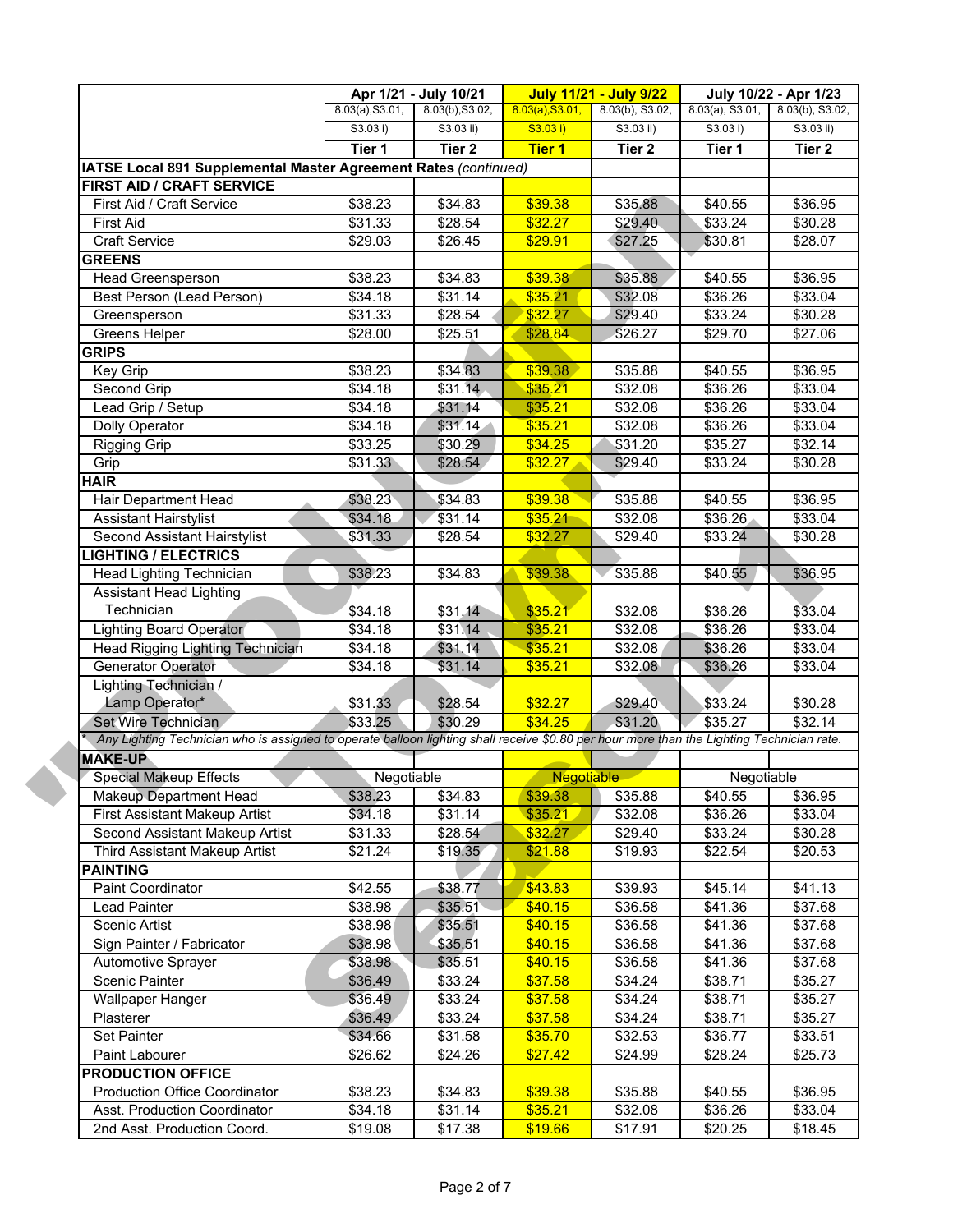|                                                                 | Apr 1/21 - July 10/21 |                 | <b>July 11/21 - July 9/22</b> |                   | July 10/22 - Apr 1/23 |                   |
|-----------------------------------------------------------------|-----------------------|-----------------|-------------------------------|-------------------|-----------------------|-------------------|
|                                                                 | 8.03(a), S3.01,       | 8.03(b), S3.02, | 8.03(a), S3.01,               | 8.03(b), S3.02,   | $8.03(a)$ , S3.01,    | 8.03(b), S3.02,   |
|                                                                 | S3.03 i)              | $S3.03$ ii)     | S3.03 i)                      | $S3.03$ ii)       | S3.03 i)              | $S3.03$ ii)       |
|                                                                 | Tier 1                | Tier 2          | <b>Tier 1</b>                 | Tier <sub>2</sub> | Tier 1                | Tier <sub>2</sub> |
| IATSE Local 891 Supplemental Master Agreement Rates (continued) |                       |                 |                               |                   |                       |                   |
| <b>PROPS</b>                                                    |                       |                 |                               |                   |                       |                   |
| <b>Property Master</b>                                          | \$38.23               | \$34.83         | \$39.38                       | \$35.88           | \$40.55               | \$36.95           |
| <b>Assistant Property Master</b>                                | \$37.30               | \$33.98         | \$38.41                       | \$35.00           | \$39.56               | \$36.05           |
| Props Buyer                                                     | \$34.04               | \$31.01         | \$35.06                       | \$31.94           | \$36.11               | \$32.90           |
| Props                                                           | \$31.33               | \$28.54         | \$32.27                       | \$29.40           | \$33.24               | \$30.28           |
| <b>SCRIPT SUPERVISORS / CONTINUITY COORDINATOR</b>              |                       |                 |                               |                   |                       |                   |
| Script Supevisor /                                              |                       |                 |                               |                   |                       |                   |
| Continuity Coord.                                               | \$38.23               | \$34.83         | \$39.38                       | \$35.88           | \$40.55               | \$36.95           |
| Assistant to Script Supervisor /                                |                       |                 |                               |                   |                       |                   |
| <b>Continuity Coordinator</b>                                   | \$21.56               | \$19.65         | \$22.21                       | \$20.24           | \$22.88               | \$20.84           |
| <b>SET DECORATING</b>                                           |                       |                 |                               |                   |                       |                   |
| Set Decorator                                                   | \$38.23               | \$34.83         | \$39.38                       | \$35.88           | \$40.55               | \$36.95           |
| <b>Assistant Set Decorator</b>                                  | \$35.46               | \$32.31         | \$36.52                       | \$33.28           | \$37.62               | \$34.28           |
| Set Buyer                                                       | \$33.25               | \$30.29         | \$34.25                       | \$31.20           | \$35.27               | \$32.14           |
| <b>Lead Dresser</b>                                             | \$32.26               | \$29.39         | \$33.23                       | \$30.27           | \$34.23               | \$31.18           |
| On-Set Dresser                                                  | \$32.26               | \$29.39         | \$33.23                       | \$30.27           | \$34.23               | \$31.18           |
| <b>Set Dresser</b>                                              | \$31.33               | \$28.54         | \$32.27                       | \$29.40           | \$33.24               | \$30.28           |
| Draper / Upholsterer                                            | \$31.33               | \$28.54         | \$32.27                       | \$29.40           | \$33.24               | \$30.28           |
| <b>Assistant Set Dresser</b>                                    | \$25.97               | \$23.67         | \$26.76                       | \$24.38           | \$27.56               | \$25.11           |
| <b>SOUND</b>                                                    |                       |                 |                               |                   |                       |                   |
| Mixer (Production and Dubbing)                                  | \$49.74               | \$45.32         | \$51.24                       | \$46.68           | \$52.78               | \$48.08           |
| <b>Boom Operator</b>                                            | \$41.80               | \$38.08         | \$43.05                       | \$39.22           | \$44.33               | \$40.39           |
| <b>Sound Assistant</b>                                          | \$31.33               | \$28.54         | \$32.27                       | \$29.40           | \$33.24               | \$30.28           |
| <b>Public Address Operator</b>                                  | \$31.33               | \$28.54         | \$32.27                       | \$29.40           | \$33.24               | \$30.28           |
| Playback Operator                                               | \$31.33               | \$28.54         | \$32.27                       | \$29.40           | \$33.24               | \$30.28           |
| Sound Maintenance                                               | \$31.33               | \$28.54         | \$32.27                       | \$29.40           | \$33.24               | \$30.28           |
| <b>SPECIAL EFFECTS</b>                                          |                       |                 |                               |                   |                       |                   |
| <b>Special Effects Coordinator</b>                              | \$42.26               | \$38.51         | \$43.53                       | \$39.66           | \$44.84               | \$40.85           |
| <b>First Assistant Special Effects</b>                          | \$38.23               | \$34.83         | \$39.38                       | \$35.88           | \$40.55               | \$36.95           |
| <b>Special Effects Assistant</b>                                | \$33.25               | \$30.29         | \$34.25                       | \$31.20           | \$35.27               | \$32.14           |
| Special Effects Labourer                                        | \$26.62               | \$24.26         | \$27.42                       | \$24.99           | \$28.24               | \$25.73           |
| <b>VIDEO</b>                                                    |                       |                 |                               |                   |                       |                   |
| Video Sound Mixer                                               | \$38.23               | \$34.83         | \$39.38                       | \$35.88           | \$40.55               | \$36.95           |
| Video Lighting Director                                         | \$38.23               | \$34.83         | \$39.38                       | \$35.88           | \$40.55               | \$36.95           |
| Video Script Supervisor                                         | \$38.23               | \$34.83         | \$39.38                       | \$35.88           | \$40.55               | \$36.95           |
| Colourist                                                       | \$38.23               | \$34.83         | \$39.38                       | \$35.88           | \$40.55               | \$36.95           |
| <b>VISUAL EFFECTS</b>                                           |                       |                 |                               |                   |                       |                   |
| VFX Artists (Weekly Flat Rate - up to 12 Hours/Day)             |                       |                 |                               |                   |                       |                   |
| VFX Artist - Level 1                                            | \$1,883.14            | \$1,883.14      | \$1,939.63                    | \$1,939.63        | \$1,997.82            | \$1,997.82        |
| VFX Artist - Level 2                                            | \$1,748.63            | \$1,748.63      | \$1,801.09                    | \$1,801.09        | \$1,855.12            | \$1,855.12        |
| VFX Artist - Level 3                                            | \$1,436.51            | \$1,436.51      | \$1,479.61                    | \$1,479.61        | \$1,524.00            | \$1,524.00        |
| VFX Technicians (Weekly Flat Rate - up to 12 Hours/Day)         |                       |                 |                               |                   |                       |                   |
| VFX Technician - Level 1                                        | \$1,748.63            | \$1,748.63      | \$1,801.09                    | \$1,801.09        | \$1,855.12            | \$1,855.12        |
| VFX Technician - Level 2                                        | \$1,436.51            | \$1,436.51      | \$1,479.61                    | \$1,479.61        | \$1,524.00            | \$1,524.00        |
| VFX Artists (Hourly rate for overtime purposes)                 |                       |                 |                               |                   |                       |                   |
| VFX Artist - Level 1                                            | \$26.90               | \$26.90         | \$27.71                       | \$27.71           | \$28.54               | \$28.54           |
| VFX Artist - Level 2                                            | \$24.98               | \$24.98         | \$25.73                       | \$25.73           | \$26.50               | \$26.50           |
| VFX Artist - Level 3                                            | \$20.52               | \$20.52         | \$21.14                       | \$21.14           | \$21.77               | \$21.77           |
| VFX Technicians (Hourly rate for overtime purposes)             |                       |                 |                               |                   |                       |                   |
| VFX Technician - Level 1                                        | \$24.98               | \$24.98         | \$25.73                       | \$25.73           | \$26.50               | \$26.50           |
| VFX Technician - Level 2                                        | \$20.52               | \$20.52         | \$21.14                       | \$21.14           | \$21.77               | \$21.77           |
|                                                                 |                       |                 |                               |                   |                       |                   |